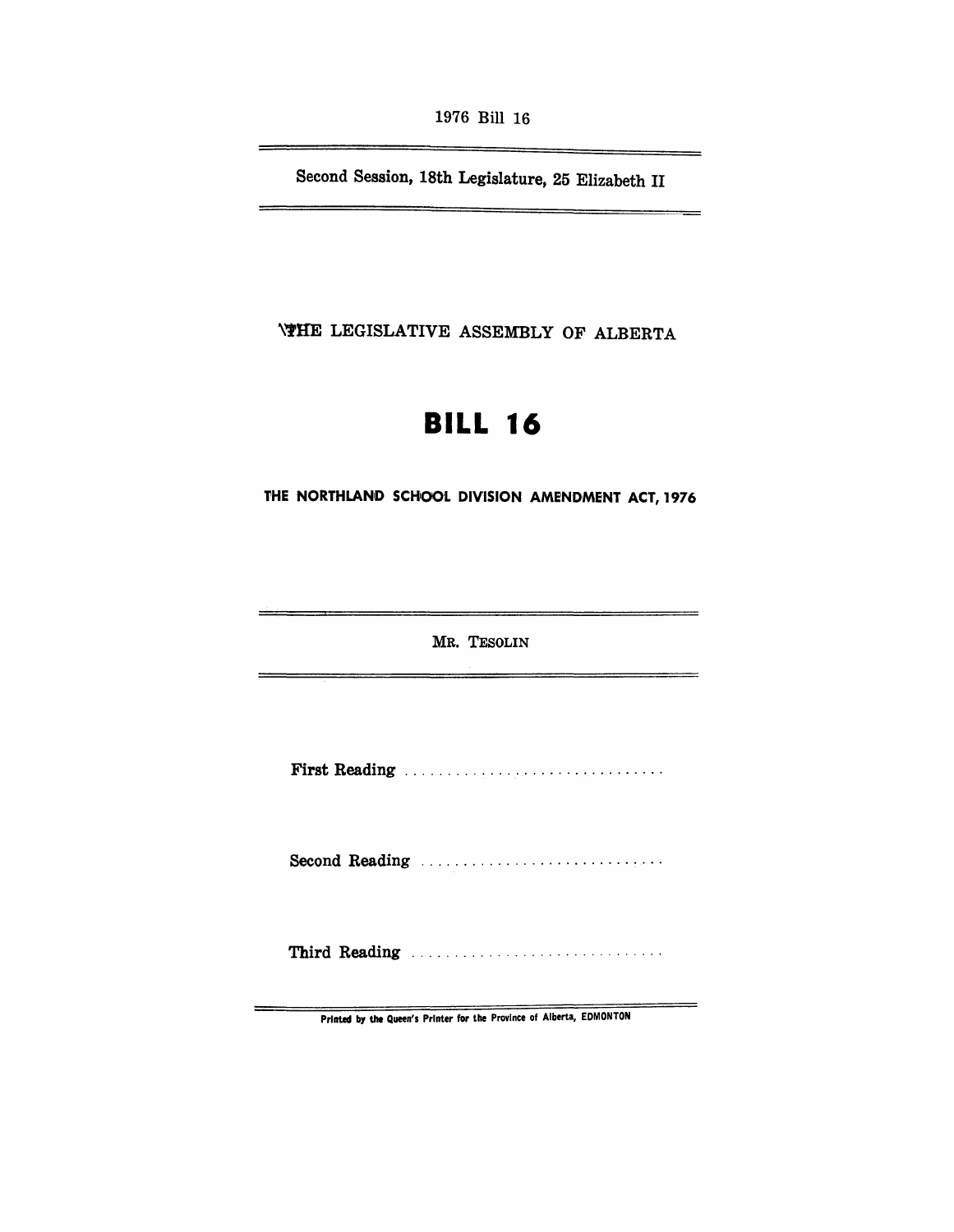*Bill* 16 *Mr. Tesolin* 

## **BILL 16**

## 1976

## THE NORTHLAND SCHOOL DIVISION AMENDMENT ACT, 1976

*(Assented to* 1976)

**HER** MAJESTY, by and with the advice and consent of the Legislative Assembly of Alberta, enacts as follows:

1. *The Northland School Division Act is hereby amended.* 

*2. Section* 3 *is amended by adding the following subsection:* 

(3) The Minister may divide the Division into not less than three and not more than nine subdivisions.

*3. Secton* 4 *is amended* 

*(a) by adding the following subsection after subsection*   $(5)$  :

(5.1) A member of the board continues to hold office after the expiry of his term of office until his successor is appointed.

*and* 

*(b) as to subsection* (6) *by striking out the words*  "subsection (5)" and by substituting the words "subsections  $(5)$  and  $(5.1)$ ".

*4. Section* 6 is *struck out and the following section substituted:* 

**6.** (1) The board may requisition a municipality for revenue for its operations on the equalized assessment of those rateable lands in the Division that are not within school districts and are not exempted by the Minister.

(2) In subsection (1) "equalized assessment" and "rateable lands" have the meaning given to them in *The Municipalities Assessment and Equalization Act.* 

*5. This Act comes into force on the day upon which it is assented to.*